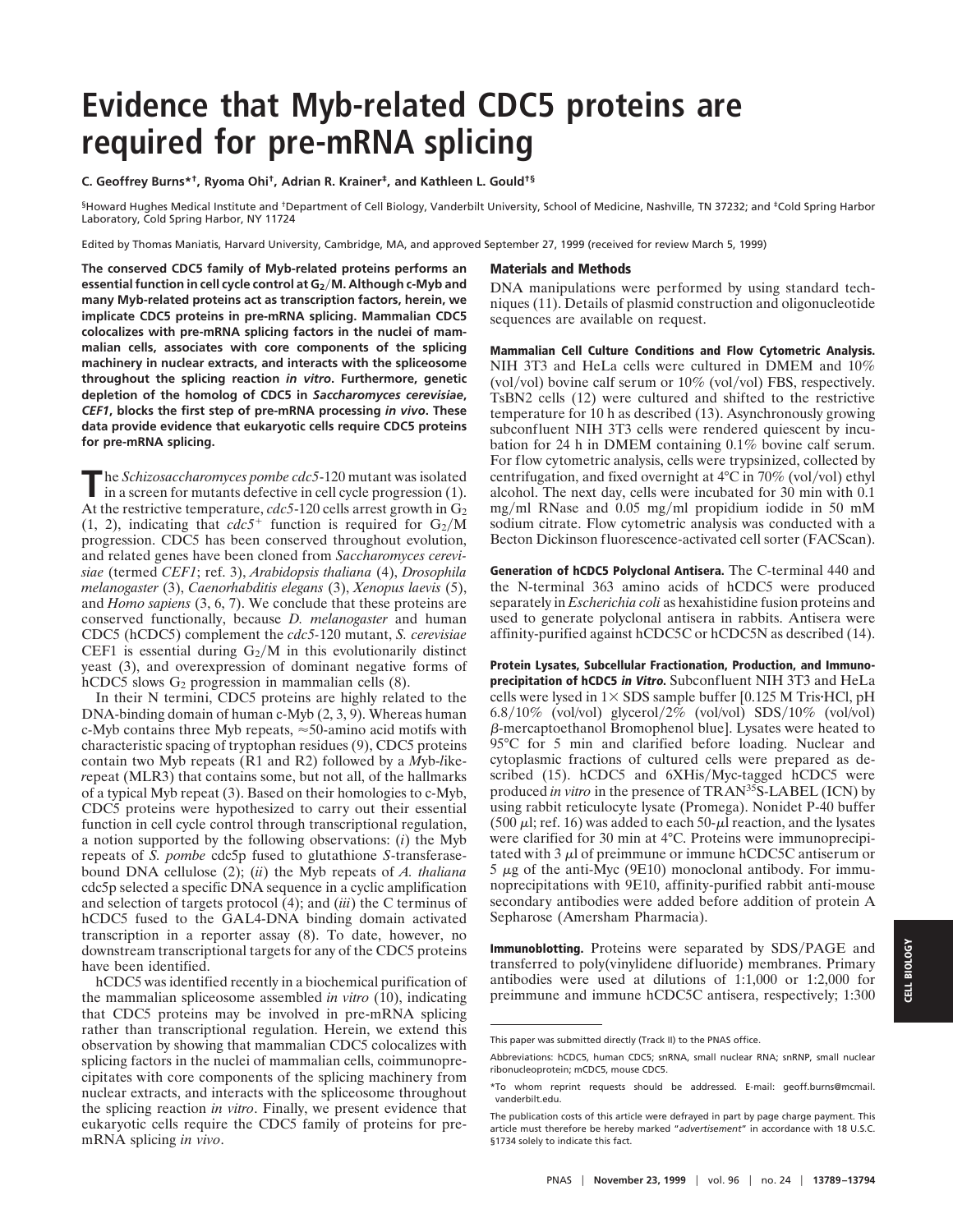for affinity-purified hCDC5C antiserum; and at  $0.5 \mu g/ml$  for preimmune IgG or affinity-purified hCDC5N antiserum. Monoclonal anti-actin antibodies (Amersham Pharmacia) were used at 1:2,000. Peroxidase-conjugated goat anti-rabbit or sheep antimouse secondary antibodies were used at 10,000-fold dilutions. Reactive proteins were detected by using enhanced chemiluminescence detection (Amersham Pharmacia).

**Indirect Immunofluorescence.** Subconfluent cells attached to coverslips were fixed with 1:1 (vol/vol) methanol: acetone for 5 min at room temperature. Cells were blocked at 37°C with 3% (vol/vol) BSA, followed by incubation with  $1:25$  or  $1:50$  affinitypurified hCDC5C antiserum. For colocalization studies, cells were simultaneously incubated with  $0.05$  mg/ml anti-SC35 monoclonal antibody (PharMingen). Fluorescein goat antirabbit IgG conjugate  $(1:100$  dilution of  $2 \text{ mg/ml stock}$ ; Molecular Probes) and Texas Red goat anti-mouse IgG conjugate (1:100 dilution of 2 mg/ml; Molecular Probes) were used to detect the primary antibodies. DNA was visualized by incubating the cells in 0.5  $\mu$ g/ml Hoechst 33258 (Sigma). Cells were photographed through a Zeiss Axioskop microscope with  $\times$ 40 or  $\times$ 100 objectives and appropriate filters. Images were captured with a cooled CCD camera (Optronics ZVS-47DEC, Goleta, CA). Confocal microscopy and overlay analysis were performed on a Zeiss LSM410 Confocal Laser Scanning Microscope with a  $\times 63$ objective.

**Transient Transfection of Clk/Sty Kinase in NIH 3T3 Cells.** NIH 3T3 cells were transfected with a plasmid that constitutively expresses N-terminally Myc-tagged mouse Clk/Sty (pECE-M-STY; ref. 17). Transfections were performed with Lipofectamine (Life Technologies). After 24 h, cells were processed for indirect immunofluorescence with 9E10 monoclonal antibody and affinity-purified hCDC5C antiserum.

**Immunoprecipitation of Small Nuclear RNAs (snRNAs), Small Nuclear Ribonucleoproteins (snRNPs), and Spliceosomes.** Immunoprecipitations were carried out in IPP150 (10 mM Tris $\textrm{HC}$ l, pH 8.0/150 mM KCl $/0.1\%$  NP-40) buffer essentially as described (18). Briefly,  $20 \mu l$  of packed protein A Sepharose 4B fast flow resin (Sigma) was precoated with 20  $\mu$ l of hybridoma ascites containing monoclonal antibodies against maltose-binding protein (AK105; ref. 48) or 40  $\mu$ g of Sm Ab-1 (Clone Y12; Neomarkers, Fremont, CA). Beads (20  $\mu$ l) were also precoated with 2  $\mu$ l of either preimmune or immune hCDC5C antiserum. The beads were then incubated for 1 h at  $4^{\circ}$ C with 25  $\mu$ l of HeLa-cell nuclear extract prepared as described below. snRNAs were immunoprecipitated with 100  $\mu$ g of agarose-linked 2,2,7trimethylguanosine (Ab-1) monoclonal antibodies (Oncogene Research Products, Cambridge, MA).

*In vitro* splicing assays were carried out in HeLa-cell nuclear extracts as described (19, 20). Capped and uniformly 32P-labeled b-globin pre-mRNA substrate was produced *in vitro* from pSP64-  $H\beta\Delta 6$  (20, 21).  $\beta$ -Globin RNA species were visualized on 9% polyacrylamide (29:1, acrylamide/bisacrylamide)/8 M urea denaturing gels (20). Immunoprecipitation of spliceosomes was carried out after 45 or 90 min of the reaction in IP100 (50 mM Tris•HCl, pH  $7.6/100$  mM KCl/2 mM MgCl<sub>2</sub>/0.5 mM DTT/ 0.05% NP-40) buffer essentially as described, with 15  $\mu$ l of protein A beads precoated with preimmune or immune antihCDC5C or 30  $\mu$ l of Y12 hybridoma ascites (monoclonal anti-Sm; refs. 22 and 23).

**S. cerevisiae Strains, Preparation of Total RNA, and Northern Blot Analysis.** KGY1120 and KGY1140 strains were grown under permissive conditions and shifted to restrictive conditions exactly as described (3). *prp3–1*(*ts125*; refs. 24 and 25), *prp18* (*ts503*;



**Fig. 1.** Characterization of hCDC5 antisera. (*A*) Immunoblots of whole-cell protein extracts from NIH 3T3 (lanes 1, 2, and 5) and HeLa (lanes 3, 4, and 6–8) cells probed with preimmune (lanes 1 and 3), immune (lanes 2 and 4), and affinity-purified (lanes 5 and 6) antisera raised against the C terminus of hCDC5 (hCDC5C), and preimmune IgG (lane 7) and affinity-purified antisera (lane 8) raised against the N terminus of hCDC5 (hCDC5N). (*B* and *C*) Analysis of hCDC5 produced *in vitro*. hCDC5 or 6XHisyMyc-tagged hCDC5 proteins were produced *in vitro* in the presence (*B*) or absence (*C*) of TRAN35S-LABEL. In *B*, total products of the reactions (lanes 1 and 2), preimmune (lane 3) or anti-hCDC5C (lane 4) immunoprecipitates, and immunoprecipitates of the 6XHis/Myc-tagged hCDC5 with no primary antibody (lane 5) or 9E10 antibody (lane 6) were resolved by SDS/PAGE. Proteins were detected by fluorography. In *C*, an NIH 3T3 cell lysate (lane 1), hCDC5 produced *in vitro* (lane 2), and 6XHisyMyc-tagged hCDC5 produced *in vitro* (lane 3) were resolved by SDSy PAGE and immunoblotted with anti-hCDC5C serum. In both *B* and *C*, asterisks denote the 6XHis/Myc-tagged species of hCDC5. For all panels, numbers to the left indicate molecular mass (in kDa).

ref. 24), and *cdc28–1N* (26) temperature-sensitive strains were grown in yeast extract/peptone/dextrose  $(27)$ .

Total RNA was prepared from cells by extraction with hot acidic phenol as described  $(28)$ . Total RNA  $(20 \mu$ g per sample) was electrophoresed on formaldehyde-agarose gels and capillary blotted to a Duralon-UV membrane (Stratagene). After UV crosslinking, blots were hybridized with labeled probes from *RP51a*, *DYN2*, *DBP2*, or *GLC7* ORFs or PCR fragments representing the *ACT1* or *TUB3* intron sequences. Blots were exposed to PhosphorImager screens and visualized by using MD IMAGE QUANT (version 3.3) or IMAGE QUANT for Macintosh 1.1 (Molecular Dynamics).

### **Results**

**Characterization of hCDC5 Antisera.** To facilitate studies of hCDC5, rabbit polyclonal antibodies were raised against the C-terminal 440 amino acids (hCDC5C) or N-terminal 363 amino acids (hCDC5N) of the protein. Crude and affinity-purified hCDC5C and hCDC5N sera recognized specifically a single protein species of 105 kDa from HeLa and NIH 3T3 whole-cell lysates (Fig. 1*A*; data not shown). To confirm that the 105-kDa proteins were indeed hCDC5 and mouse CDC5 (mCDC5), two full-length variants of hCDC5 differing only by the presence of a Cterminally located 6XHis/Myc epitope were produced by *in vitro* transcription/translation. Both proteins were specifically immunoprecipitated by the hCDC5C antiserum (Fig. 1*B*), and hCDC5 produced *in vitro* comigrated with mCDC5 from NIH 3T3 cells (Fig. 1*C*). Collectively, these data confirm that mammalian CDC5 migrates at 105 kDa and that our polyclonal antibodies recognize specifically mammalian CDC5 proteins.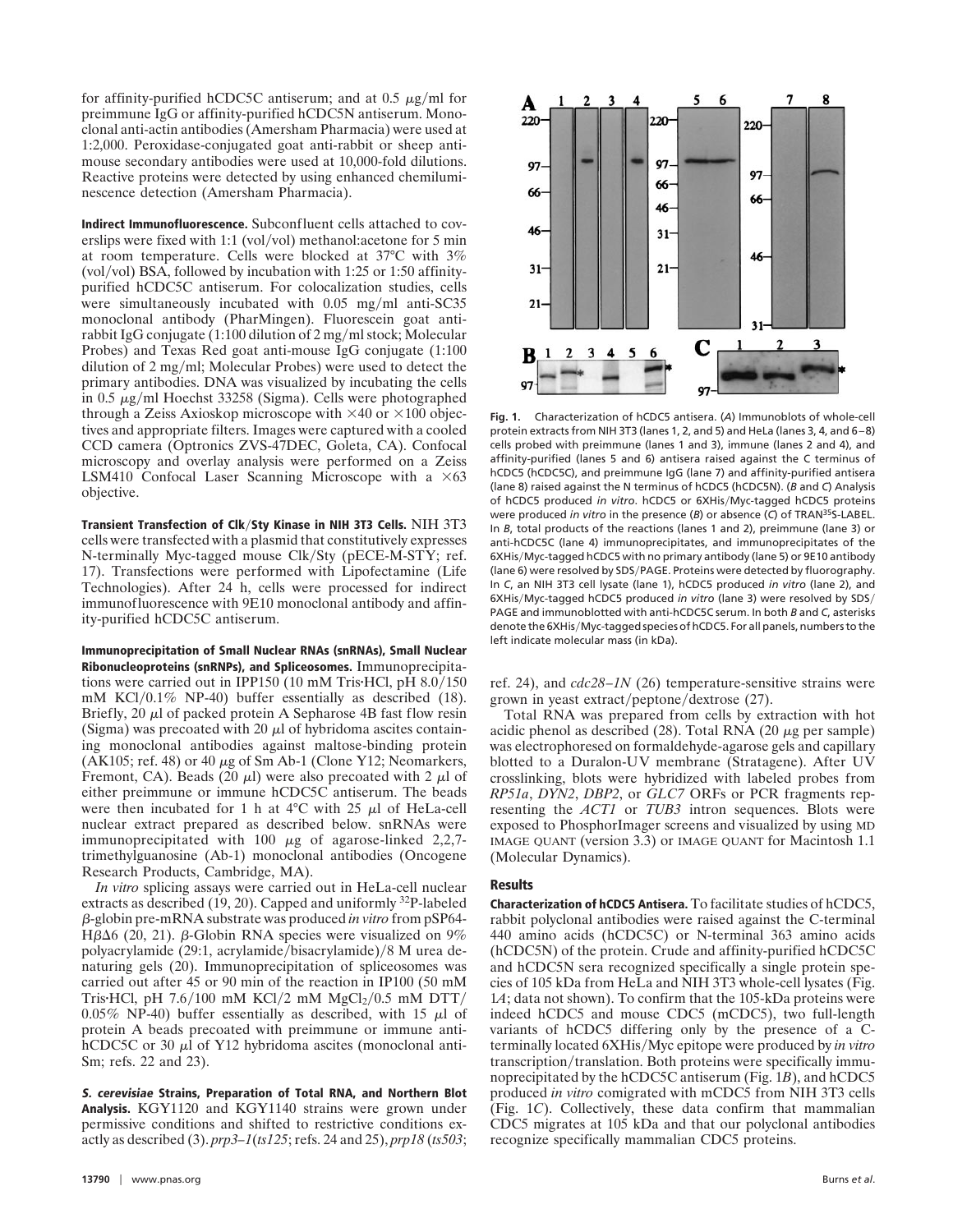

**Fig. 2.** Subcellular localization of CDC5 throughout the cell cycle and in serum-deprived cells. (*A*) Phase contrast (*a*, *d*, *g*, and *j*) and fluorescence micrographs of NIH 3T3 cells stained with Hoechst (*b*, *e*, *h*, and *k*) and affinity-purified hCDC5C antiserum (*c*, *f*, *i*, and *l*). Cells in interphase (*a–c*), metaphase (*d–f*), anaphase (*g–h*), and telophase (*j–l*) are shown. (*B*) Localization of CDC5 in serum-deprived NIH 3T3 cells. Phase contrast (*a*) and fluorescence micrographs of NIH 3T3 cells deprived of serum for 24 h and stained with Hoechst (*b*) and affinity-purified hCDC5C antiserum (*c*). (*C*) Localization of CDC5 in nuclear and cytoplasmic fractions of asynchronously growing and serum-deprived NIH 3T3 cells. Equivalent amounts of nuclear and cytoplasmic fractions prepared from asynchronously growing NIH 3T3 cells or cells that were deprived of serum for 24 h were analyzed by immunoblotting by using either hCDC5C antiserum or a monoclonal anti-actin antibody. (Bars =  $10 \mu m$ .)

**Subcellular Localization of CDC5.** By indirect immunofluorescence, endogenous mCDC5 protein was localized to the nuclei of NIH 3T3 cells in a punctate pattern, except during metaphase and anaphase when mCDC5 became localized diffusely throughout the cell (Fig. 2*A*). mCDC5 was excluded from phase-dark regions of the nucleus presumed to be nucleoli. Cells in metaphase and anaphase, identified by cellular and chromosomal morphology, displayed a uniform distribution of mCDC5 with exclusion from segregating chromosomes. In telophase cells, mCDC5 localized exclusively to the reforming nucleus in a speckled pattern (Fig. 2*A*). Identical staining patterns were observed with affinitypurified hCDC5N antibodies, by using formaldehyde rather than methanol as fixative, in HeLa, CV-1, and COS-7 cell lines (data not shown). Cells stained with preimmune serum or secondary antibodies alone failed to produce fluorescent signals (data not shown).

To rule out the possibility that a cytoplasmic pool of mCDC5 had gone undetected by indirect immunofluorescence, NIH 3T3 cells were fractionated biochemically into nuclear and cytoplasmic pools. In agreement with the indirect immunofluorescence results, mCDC5 was detected in the nuclear but not the cytoplasmic fraction (Fig. 2*C*). Conversely, actin was detected in the

cytoplasmic but not the nuclear fraction, indicating that the fractionation procedure had been successful (Fig. 2*C*).

It has been reported that exogenously expressed hCDC5 is cytoplasmic after serum deprivation, and that, on serum stimulation, hCDC5 translocates into the nucleus (6). To determine whether the localization of endogenous CDC5 was altered by serum conditions, indirect immunofluorescence was performed on NIH 3T3 cells that had been deprived of serum for 24 h. A significantly greater proportion (95%) of serum-deprived cells contained a 1 N content of DNA when compared with asynchronously growing serum-fed cells (63%). Thus, these cells had been appropriately serum starved. Serum-deprived NIH 3T3 cells displayed a punctate, nuclear staining pattern of CDC5, indistinguishable from that seen in asynchronously growing cells (Fig. 2*B*). The nuclear localization of CDC5 was again confirmed by biochemical fractionation (Fig. 2*C*). CDC5 was also detected in the nucleus of serum-deprived COS-7 and CV-1 cells under the conditions used previously (data not shown; ref. 6). The pattern of punctate staining was not altered in these cells after serum addition (data not shown).

**CDC5 Localizes to the Nuclear Speckles.** The nuclear, punctate distribution of CDC5 resembled that of factors involved in pre-mRNA splicing, which are concentrated into ''nuclear speckles'' (for review see ref. 29). To determine whether CDC5 localized to nuclear speckles, NIH 3T3 cells were costained for a non-snRNP component of the spliceosome and a marker of the nuclear speckle (SC35; refs. 30 and 31) by using an anti-SC35 monoclonal antibody and for mCDC5 by using affinity-purified hCDC5C antiserum. In all interphase nuclei observed, the distribution of brightly staining mCDC5 foci mirrored the SC35 staining pattern (Fig. 3*A*), although the more diffuse pool of mCDC5 did not colocalize with SC35. Colocalization of CDC5 with SC35 was also observed in asynchronously growing and serum-deprived NIH 3T3, CV-1, and COS-7 cells (data not shown). No staining was observed when the secondary antibodies used to detect CDC5 antibodies and the SC35 monoclonal antibody were interchanged (data not shown).

During metaphase and early anaphase, SC35 staining is uniform throughout the cell body (32). In late anaphase and telophase, SC35 antigens reassociate into speckles that appear in both the cytoplasm and reforming telophase nuclei (Fig. 3*A*; 32). In contrast, during telophase, mCDC5 was localized completely to the reforming nuclei in foci that colocalized with the nuclear subset of SC35 speckles (Fig. 3*A*). These data indicate that CDC5 and SC35 translocate into the nucleus with different kinetics after chromosome segregation.

We reasoned that, if CDC5 proteins are indeed bona fide components of the nuclear speckles, then treatments that alter the spatial distribution of speckle proteins (for review see ref. 29) should similarly modulate the subnuclear localization of mammalian CDC5. In particular, tsBN2 cells (12) reorganize splicing factors into 4–10 large clusters at the restrictive temperature (13). To determine whether the CDC5 distribution is similarly reorganized, tsBN2 cells were shifted to 39.5°C for 10 h and costained for SC35 and CDC5. At 32.5°C, SC35 and CDC5 colocalized and displayed a normal speckled distribution (data not shown). In contrast, at 39.5°C, SC35 antigens and CDC5 reorganized into abnormally large clusters (Fig. 3*B*), indicating that CDC5 behaves like other speckle-associated proteins under these conditions.

To disperse nuclear speckles, we overexpressed the SR protein kinase Clk/Sty in NIH 3T3 cells (33). A plasmid expressing Myc-tagged Clk/Sty under control of the cytomegalovirus promoter was transfected into NIH 3T3 cells, and 24 h later, cells were fixed and costained for the Myc epitope, which allowed the identification of transfected cells and mCDC5. As described previously, transfected Clk/Sty localized diffusely throughout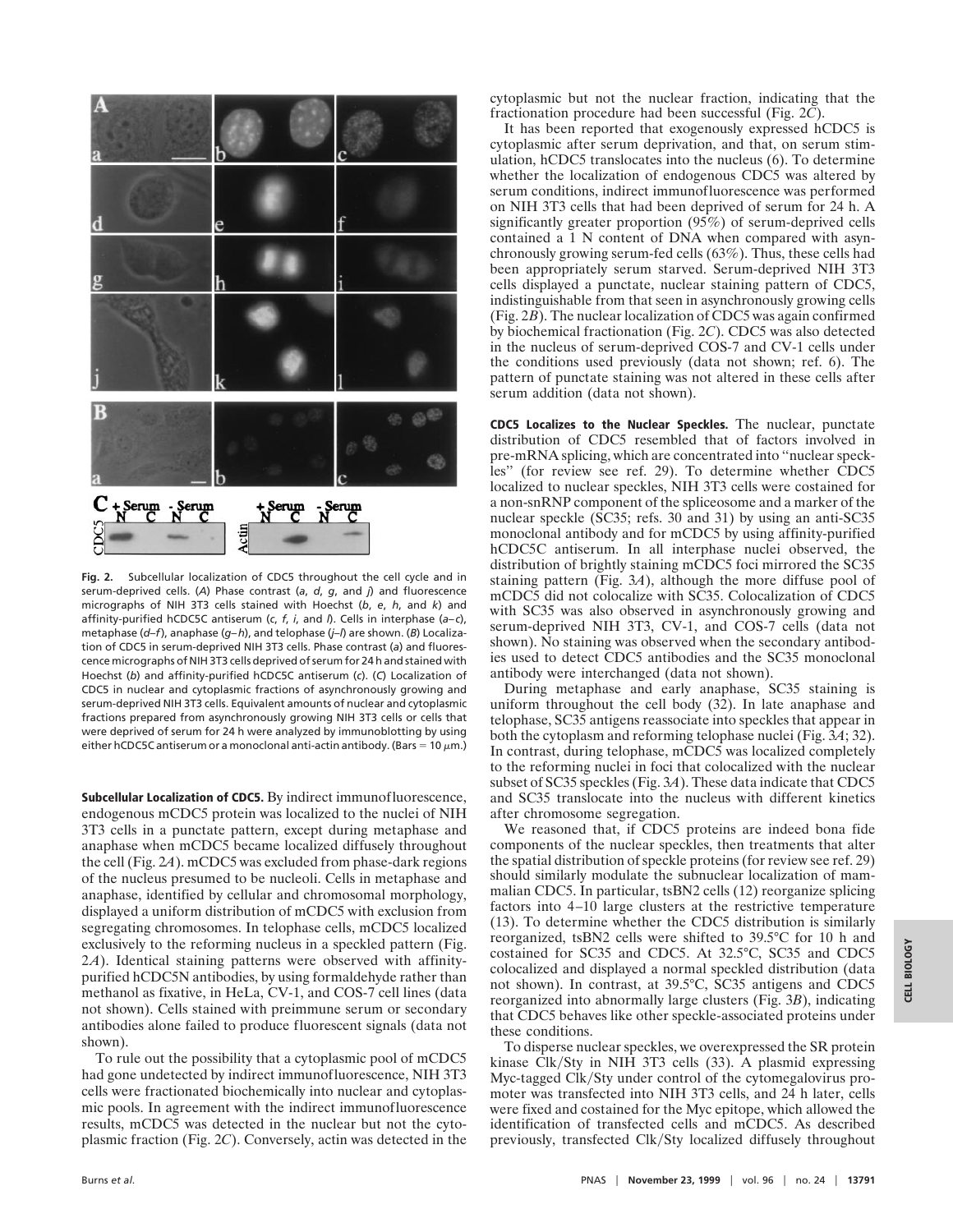

**Fig. 3.** CDC5 is a component of the nuclear speckles. (*A*) NIH 3T3 cells were costained with affinity-purified hCDC5C antiserum and a monoclonal antibody against SC35. Fluorescein and Texas Red-conjugated secondary antibodies were used to detect the distribution of CDC5 (*a*, *d*, and *g*) and SC35 (*b*, *e*, and *h*), respectively. Confocal images of cells in interphase (*a–f*) and telophase (*g–i*) were obtained and merged (*c*, *f*, and *i*). Regions of colocalization are yellow in merged images. (*B*) Asynchronously growing tsBN2 cells were shifted to the nonpermissive temperature and costained with affinity-purified hCDC5C antiserum (*a*) and a monoclonal antibody to SC35 (*b*). The confocal images were merged in c. (C) Myc-tagged Clk/Sty kinase was transfected into NIH 3T3 cells. Phase contrast images (*a*) of cells costained with anti-Myc epitope monoclonal antibodies (9E10; *b*) and affinity-purified hCDC5C antiserum (*c*) at 24 h after transfection. (Bars = 10  $\mu$ m.)

the nucleus (33). In transfected cells, mCDC5 was significantly more dispersed compared with untransfected cells (Fig. 3*C*). These data indicate that CDC5 is a bona fide component of the nuclear speckles.

**hCDC5 Associates with Core Components of the Splicing Machinery and the Spliceosome in Vitro.** The observation that CDC5 colocalized with pre-mRNA splicing factors raised the possibility that CDC5 associates *in vivo* with components of the pre-mRNA splicing machinery. Indeed, hCDC5 was found in both anti-Sm and anti-m3G immunoprecipitates prepared from HeLa-cell nuclear extracts (Fig. 4*A*), and approximately 20% of total hCDC5 in the extract could be immunoprecipitated by using



**Fig. 4.** hCDC5 interacts with core components of the splicing machinery and the spliceosome *in vitro*. (*A*) Immunoprecipitations (IP) from a nuclear splicing extract were performed with three monoclonal antibodies [irrelevant monoclonal antibody (AK105), anti-Sm (Y12), and anti-snRNA cap (anti-trimethylguanosine;  $\alpha$ -m<sub>3</sub>G)] and preimmune (PI) or immune (I) hCDC5C antiserum. Immunoprecipitates were blotted with hCDC5C antiserum. (*B*) hCDC5 or Sm proteins were immunoprecipitated from an *in vitro* splicing reaction containing labeled  $\beta$ -globin pre-mRNA at 45 or 90 min after addition of pre-mRNA, and 1/10 of the total reactions were run as standards. The identities of the RNA species are indicated to the left.

anti-m3G antibodies (data not shown). We next investigated whether hCDC5 antiserum could immunoprecipitate spliceosomes from *in vitro* splicing reactions. After incubation of a nuclear splicing extract containing  $32P$ -labeled  $\beta$ -globin premRNA for 45 or 90 min, both anti-Sm (Y12 hybridoma ascites; ref. 23) and anti-CDC5 but not preimmune antibodies immunoprecipitated approximately 5% of  $\beta$ -globin pre-mRNA, the lariat intermediate, and mature β-globin mRNA (Fig. 4*B*). By quantitating the maximal amount of  $\beta$ -globin immunoprecipitated by anti-hCDC5 serum relative to that of anti-Sm antibodies, we determined that hCDC5 was associated with approximately one-third of the spliceosomes *in vitro* (data not shown).

**S. cerevisiae Cells Lacking the Ortholog of S. pombe cdc5**1**, CEF1, Are Defective in pre-mRNA Splicing.** Finally, we wanted to test whether eukaryotic cells require Cdc5 proteins for pre-mRNA splicing *in vivo*. We decided to analyze *S. cerevisiae* cells genetically depleted of *CEF1* for pre-mRNA splicing defects. A *S. cerevisiae* strain (KGY1120) lacking endogenous *CEF1* and harboring plasmid-borne *CEF1* cDNA under the control of the *GAL1* promoter arrests growth during  $G_2/M$  after 10 h of *CEF1* repression (3). We looked for accumulation of immature forms of several intron-containing genes by Northern blot analysis over a 10-h time course of *CEF1* repression. Cef1p is detectable until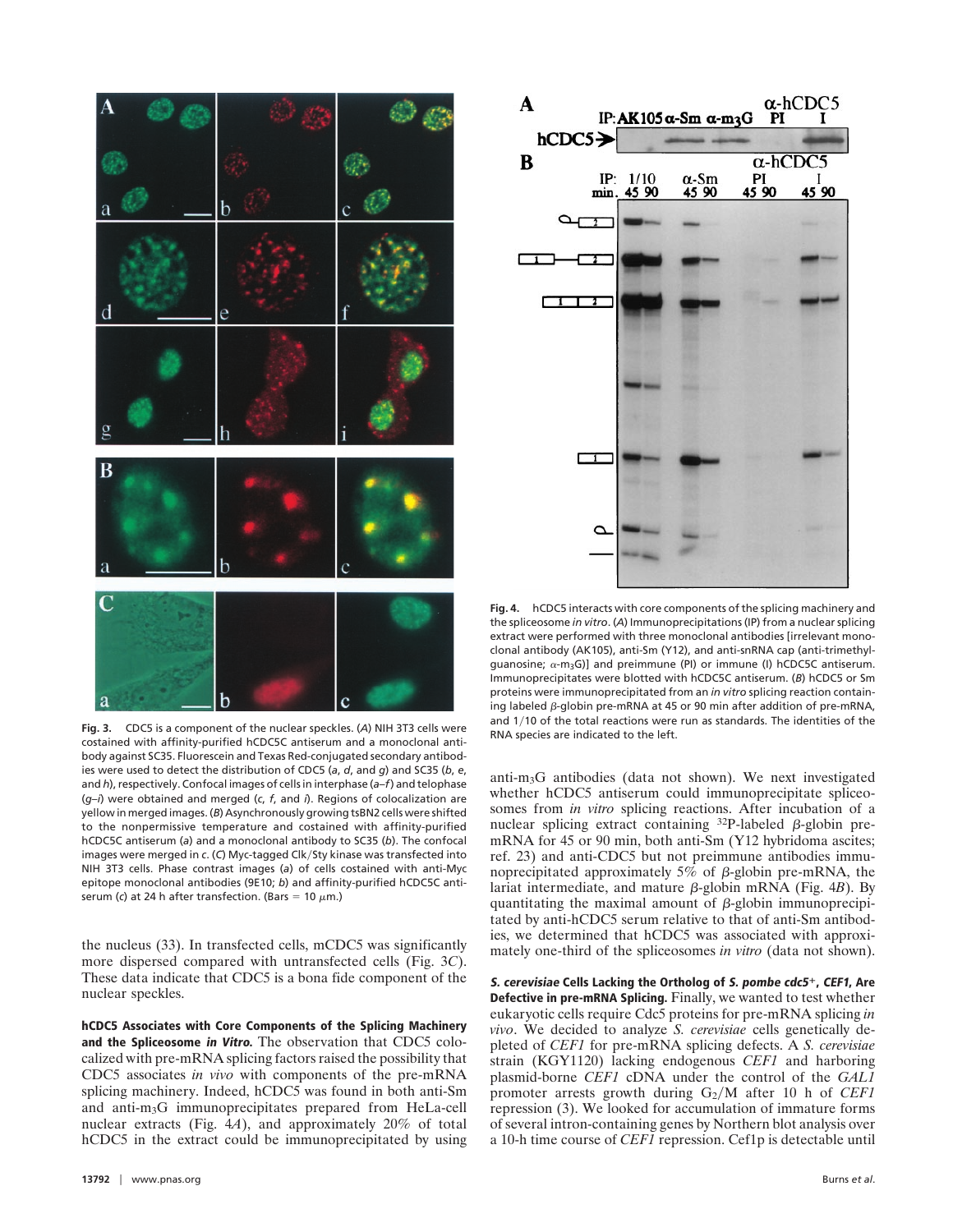

**Fig. 5.** *S. cerevisiae* cells lacking *CEF1* are defective in pre-mRNA splicing. Strains containing (*CEF1*) or lacking the endogenous copy of *CEF1* (*cef1*D) harboring plasmid-borne *CEF1* cDNA under the control of the *GAL1* promoter were maintained in synthetic medium containing raffinose and galactose. *CEF1* expression was repressed by shifting the cells to synthetic medium containing glucose (SD). Aliquots of cells were collected at the number of hours indicated after the shift into SD. Total RNA was also purified from temperature-sensitive mutants *prp3–1*, *prp18* (*ts503*), and *cdc28–1N* shifted to the restrictive temperature (35.5°C) for the number of hours indicated. Total RNA (20  $\mu$ g) was electrophoresed and blotted. (A) Northern blots probed with the *ACT1* intron sequence or the *RP51a* ORF. (*B*) Northern blots probed with the labeled ORFs for *DYN2* and *DBP2*. (*C*) Northern blots probed with the *GLC7* ORF or *TUB3* intron sequence. PC, precursor mRNA; M, mature mRNA.

8 h of repression (data not shown). KGY1120 mRNA was compared with that isolated from four control strains: (*i*) KGY1140 (3), a strain isogenic to KGY1120 but containing endogenous *CEF1* as a control for growth conditions; (*ii*) *prp3–1*, a positive control for a defect in the first step of splicing (24); (*iii*) *prp18* (*ts503*), a positive control for a defect in the second step of splicing  $(24)$ ; and  $(iv)$  *cdc* $28-1$ N, a G<sub>2</sub> arrest  $(26)$  control to ensure that any observed splicing defects were not secondary to cell cycle arrest.

Initially, we assayed two intron-containing transcripts that are routinely used to analyze splicing defects in *prp* mutants *ACT1* and *RP51a* (24). In KGY1120 cells under *CEF1* repression, intron-containing forms of both transcripts steadily accumulated and peaked by 10 h (Fig. 5*A*). At this time, the abundance of each unspliced transcript was comparable to that observed in *prp3–1* cells (Fig. 5*A*). Next, we assayed two transcripts with unusual intron properties, *DYN2*, one of two transcripts in *S. cerevisiae* that contains two introns, and *DBP2*, the transcript with the largest intron in the *S. cerevisiae* genome (34). Similar to *ACT1* and *RP51a*, *DYN2* and *DBP2* unspliced transcripts accumulated progressively after *CEF1* repression (Fig. 5*B*). At 10 h, *DYN2* and *DBP2* pre-mRNAs had roughly equivalent or greater abundance, respectively, than the same pre-mRNAs in the *prp3–1* mutant.

Furthermore, the levels of mature *DYN2* decreased dramatically throughout the time course. Finally, we analyzed two introncontaining transcripts, *GLC7* and *TUB3*, that encode proteins required for mitotic progression (35–38). Unspliced *GLC7* accumulated throughout the time course of *CEF1* repression (Fig.  $5C$ ). Similarly, intron-containing transcripts of the  $\alpha$ -tubulin encoding *TUB3* (36) increased throughout the time course (Fig. 5*C*). Taken together, these data indicate that *CEF1* is essential for pre-mRNA splicing *in vivo*.

#### **Discussion**

CDC5 proteins are essential for G<sub>2</sub>/M progression in *S. pombe* (2), *S. cerevisiae* (3), and likely in higher eukaryotic cells (8). Despite a well documented role for these proteins in cell cycle progression, their biochemical function or functions are unknown. Consistent with CDC5 proteins containing homology to the well characterized DNA-binding factor and transcriptional activator c-Myb, we and others have demonstrated that the Myb domains of CDC5 proteins display affinity for double-stranded  $DNA (2, 4)$ . Furthermore, the  $\hat{C}$  terminus of hCDC5 fused to the GAL4-DNA-binding domain activated transcription in a transcriptional reporter assay (8). Beyond these properties, however, there is little evidence to suggest that CDC5 proteins function as transcription factors *in vivo*.

In fact, a recent report that hCDC5 associates with the spliceosome assembled *in vitro* (10) raised the possibility that CDC5 proteins are involved in pre-mRNA splicing. Our data confirm and extend this idea and show that mammalian CDC5 colocalizes with pre-mRNA splicing factors in mammalian cells, associates with core components of the splicing machinery in nuclear extracts, and interacts with the spliceosome throughout the splicing reaction *in vitro*. We have also shown that genetic depletion of *S. cerevisiae* CEF1 blocks pre-mRNA splicing *in vivo*. These data provide evidence that eukaryotic cells require CDC5 proteins for pre-mRNA splicing. While an earlier version of this report was under review, similar conclusions were reached regarding the requirement for Cef1p in pre-mRNA splicing *in vivo* (39).

Although our data, as well as those of others (10, 39), are consistent with the notion that CDC5 proteins function directly in pre-mRNA splicing, we are unable to draw such a strong conclusion. To do so, it would have to be shown that immunodepletion of hCDC5 abrogated pre-mRNA splicing *in vitro*. Subsequent readdition of hCDC5 should then restore premRNA splicing to the depleted extract. Although we were able to remove the majority of hCDC5 from a HeLa-cell S100 extract by immunodepletion,  $\approx 5\%$  of the protein remained in the extract, and the depleted extract spliced  $\beta$ -globin (data not shown). We did observe, however, that preincubation of S100 extract with affinity-purified hCDC5N antibodies inhibited the splicing reaction, whereas equivalent amounts of control antibodies had no effect on the reaction (data not shown). That antibodies to hCDC5 inhibited pre-mRNA splicing *in vitro* corroborates the finding that antibodies to Cef1p inhibit premRNA splicing in *S. cerevisiae* extracts (39). Thus, further investigations into hCDC5/Cef1p function are likely to reveal that these proteins play a direct role in the process of pre-mRNA splicing.

We have observed that mammalian CDC5 localized to the nucleus regardless of serum conditions. This result contrasts with a previous report indicating that epitope-tagged and overexpressed hCDC5 localized exclusively to the cytoplasm in serumdeprived cells (6, 8). There are at least two simple explanations for this discrepancy. First, whereas the previous study examined the localization of epitope-tagged cytomegalovirus-expressed hCDC5, we have examined the localization of endogenous CDC5. Second, both of these studies observed the localization of CDC5 at steady state. Because some splicing factors shuttle